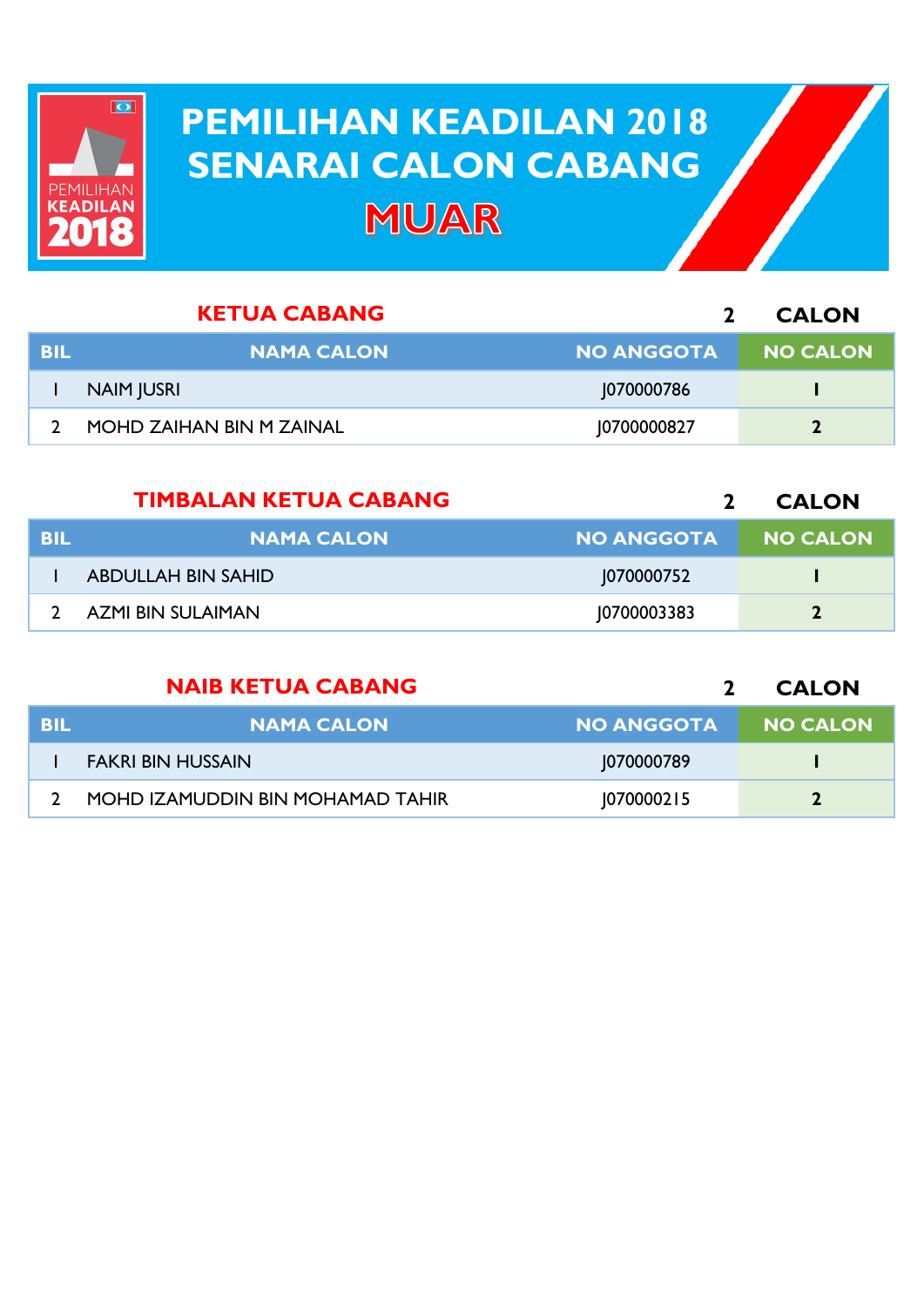| <b>AHLI JAWATANKUASA CABANG</b> | 18 CALON |
|---------------------------------|----------|
|                                 |          |

| <b>BIL</b>      | <b>NAMA CALON</b>               | <b>NO ANGGOTA</b>  | <b>NO CALON</b>         |
|-----------------|---------------------------------|--------------------|-------------------------|
| I.              | <b>ARIS BIN MD SALLEH</b>       | J0700001003        | L                       |
| $\overline{2}$  | <b>AZHAR BIN MOHD SIKH</b>      | J0700000876        | $\mathbf{2}$            |
| $\overline{3}$  | <b>AZLAN BIN MOHD NARBEK</b>    | J0700002282        | $\overline{\mathbf{3}}$ |
| 4               | <b>HAZLI BIN ABDUL RAHMAN</b>   | J070000109         | $\overline{\mathbf{4}}$ |
| 5               | <b>JAMILAH JEMAHAT</b>          | 1070000754         | 5                       |
| 6               | <b>LAI WAN CHONG</b>            | 10700003342        | $\boldsymbol{6}$        |
| $\overline{7}$  | <b>MANIAN A/L SUBRAMANIAM</b>   | <b>J0700000854</b> | $\overline{\mathbf{z}}$ |
| 8               | <b>MD KHAIRI BIN HASSAN</b>     | J070000178         | 8                       |
| 9               | <b>MOHD HAPIPI BIN TOHRIKAT</b> | J0700000882        | 9                       |
| $\overline{10}$ | MOHD NAJMUDDIN BIN ZAHARI       | J0700000875        | 10                      |
| $\mathbf{H}$    | <b>MOHD NOR BIN MAHAT</b>       | J070000226         | $\mathbf{1}$            |
| 12              | <b>MOHD RAMLI BIN ABD WAHAB</b> | J0700002304        | 12                      |
| 3               | <b>RAVI A/L SUKALINGAM</b>      | J0700000929        | 13                      |
| 4               | <b>ROHIDI B MOHAMAD</b>         | J0700003348        | $\overline{14}$         |
| 15              | <b>SUPAAT BIN NARBEK</b>        | J0700002395        | 15                      |
| 16              | YAHYA BIN SAFAR                 | J070000414         | 16                      |
| $\overline{17}$ | <b>ZAKARIA BIN MUDIRAN</b>      | 1070000393         | 17                      |
| 8               | NORSHIDA BT MOHAMAD HALIP       | 0700001652         | 18                      |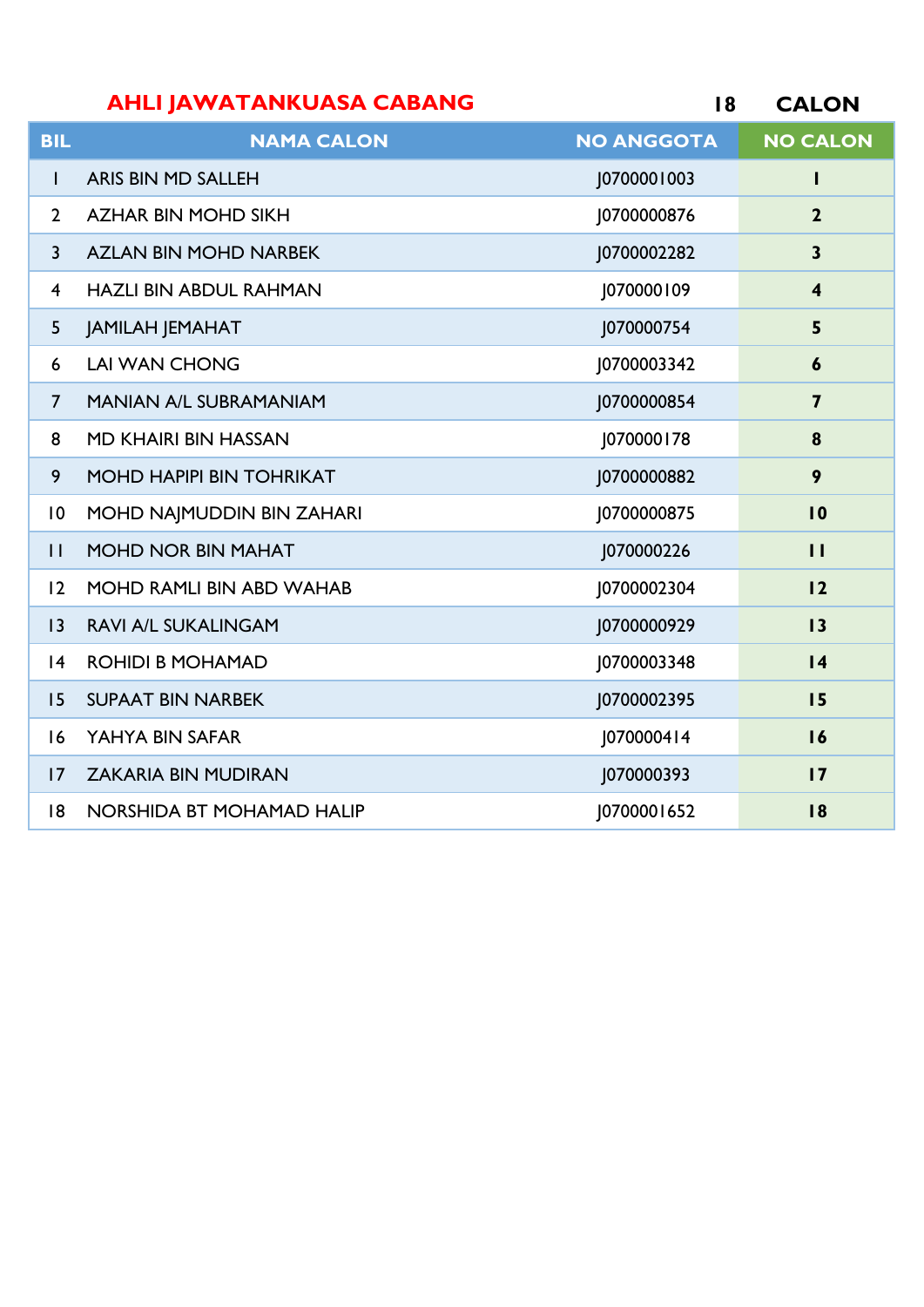|      | <b>KETUA AMK CABANG</b>             |                   | <b>CALON</b>    |
|------|-------------------------------------|-------------------|-----------------|
| BIL. | <b>NAMA CALON</b>                   | <b>NO ANGGOTA</b> | <b>NO CALON</b> |
|      | <b>MOHAMAD ALIF ANUAR BIN YUNOS</b> | 10700000871       |                 |
|      | <b>MOHAMAD NORFAIZ BIN ALADIN</b>   | 10700001225       |                 |
|      |                                     |                   |                 |

|     | <b>TIMBALAN KETUA AMK CABANG</b> |                   | <b>CALON</b>    |
|-----|----------------------------------|-------------------|-----------------|
| BIL | <b>NAMA CALON</b>                | <b>NO ANGGOTA</b> | <b>NO CALON</b> |
|     | MUHAMMAD HASNULHADI B ZAKARIA    | 10700001580       |                 |
|     | MOHD KHAIROL SANI BIN MOHD YUNOS | 10700002724       | $\mathbf{2}$    |

| <b>NAIB KETUA AMK CABANG</b> |  |  |
|------------------------------|--|--|
|------------------------------|--|--|

| BIL | <b>NAMA CALON</b>       | NO ANGGOTA  | <b>NO CALON</b> |
|-----|-------------------------|-------------|-----------------|
|     | ANUAR BIN MOHD MARBEK   | 10700002776 |                 |
|     | 2 ARJUNAN A/L MANOGARAN | 10700001261 |                 |

**2 CALON**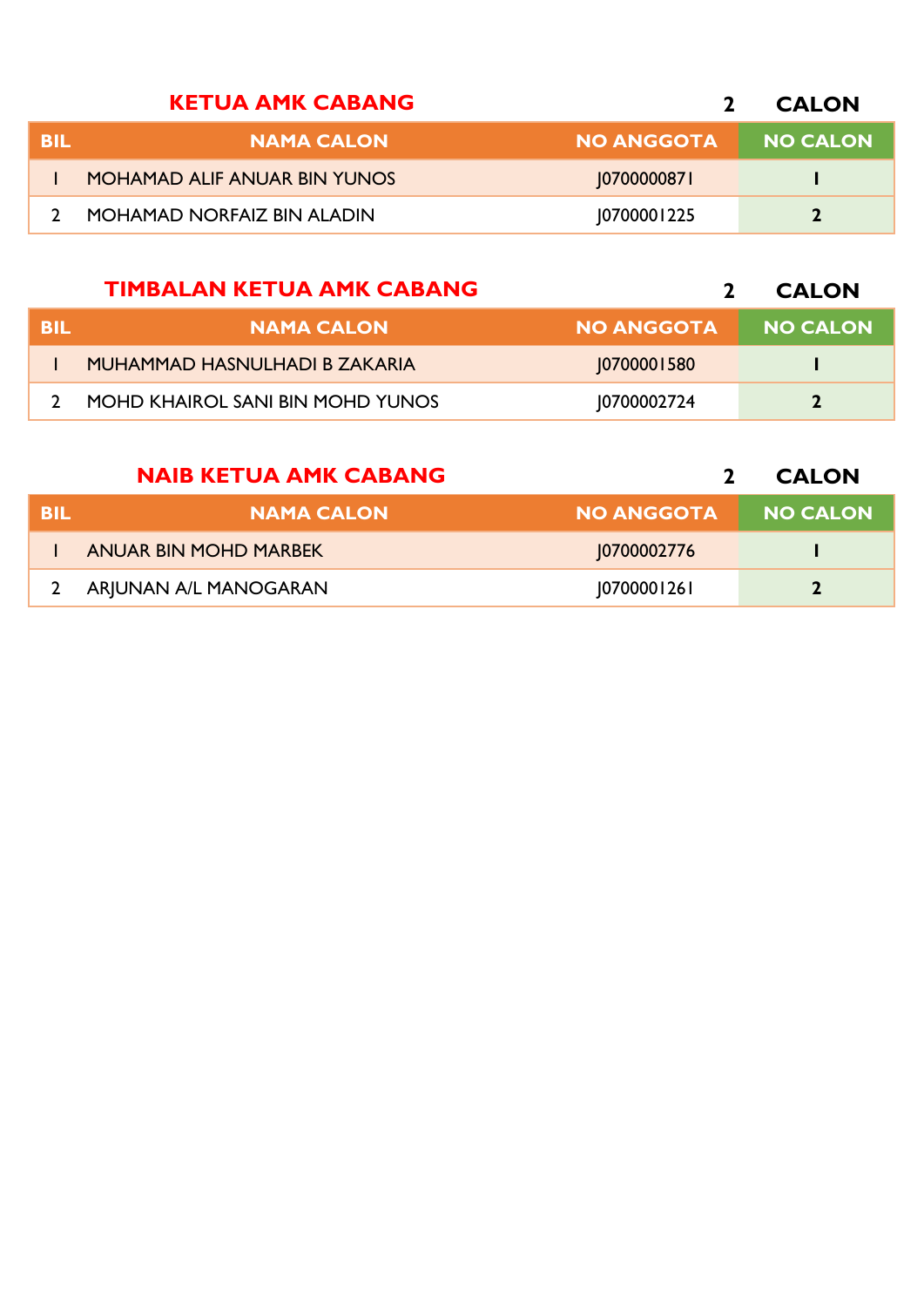|                 | <b>AHLI JAWATANKUASA AMK CABANG</b> | 16                 | <b>CALON</b>            |
|-----------------|-------------------------------------|--------------------|-------------------------|
| <b>BIL</b>      | <b>NAMA CALON</b>                   | <b>NO ANGGOTA</b>  | <b>NO CALON</b>         |
| L               | AMEER FIKRI BIN MOHD RAFIT          | J0700001090        | L                       |
| $\overline{2}$  | <b>AZSADAM BIN MOHD ISNIN</b>       | J0700003137        | $\overline{2}$          |
| $\overline{3}$  | <b>IZUWAN KAMIL BIN ZULKIFFLI</b>   | J070000689         | $\mathbf{3}$            |
| $\overline{4}$  | <b>LAI MING SIN</b>                 | J0700001351        | $\overline{\mathbf{4}}$ |
| 5 <sup>1</sup>  | MOHAMMAD QHALID BIN ZAINAL          | <b>J0700001774</b> | 5                       |
| 6               | MOHD AZHAR BIN SURATMAN             | J0700001109        | $\boldsymbol{6}$        |
| $\overline{7}$  | <b>MOHD NAZIRUL BIN ZOL</b>         | J0700002783        | $\overline{\mathbf{z}}$ |
| 8               | MUHAMMAD FAUZI BIN MOHD NASIR       | J0700003189        | 8                       |
| 9               | MUHAMMAD HAFIZUDDIN BIN MOHD NASIR  | J0700003084        | 9                       |
| $\overline{10}$ | MUHAMMAD MUIZZUDDIN BIN MOKHTAR     | J0700000912        | 10                      |
| $\mathbf{H}$    | MUHD NAQIYUDDIN B MOKHTAR           | J0700003327        | $\mathbf{1}$            |
| 12              | NOR ATIQAH BINTI ABDULLAH ANNUR     | J0700002924        | 12                      |
| 3               | <b>NOR AZENY BINTI MAHSAN</b>       | J0700002500        | 16                      |
| 4               | NORAZAH BINTI SOLAMAN               | J0700002684        | $\overline{14}$         |
| 15              | <b>NURUL FAZLI B NAIMEN</b>         | J0700003349        | 13                      |
| 16              | ROSLAN BIN AMIR MOHAMMAD            | 10700002842        | 15                      |